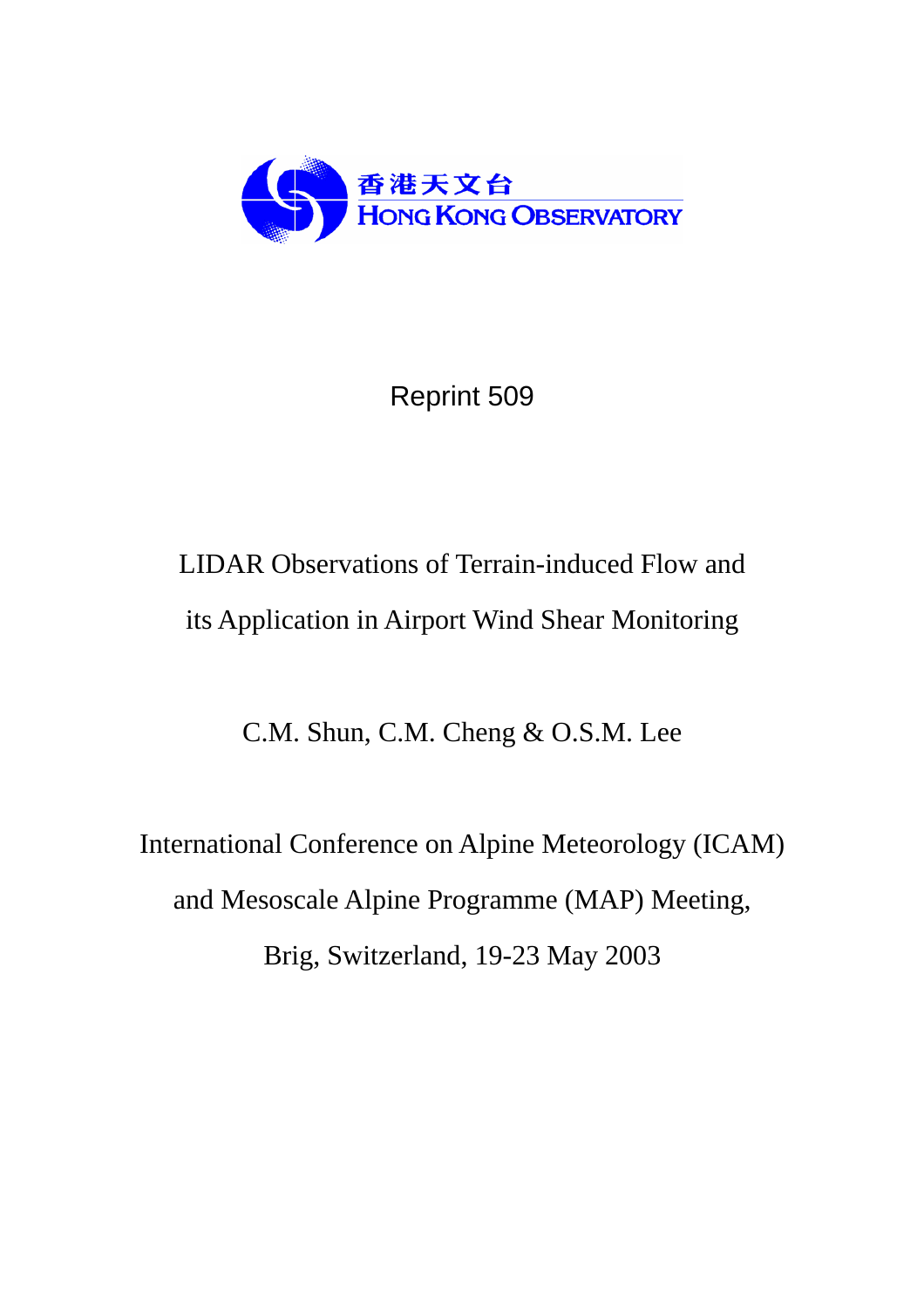### **LIDAR Observations of Terrain-induced Flow and Its Application in Airport Wind Shear Monitoring**

C.M. Shun, C.M. Cheng and O. Lee

Hong Kong Observatory, Hong Kong

#### **1. Introduction**

Hong Kong installed a Doppler LIght Detection And Ranging (LIDAR) System at the Hong Kong International Airport (HKIA) in mid-2002 to detect wind shear under clear-air conditions. The LIDAR is the first of its kind in the world for operational airport weather alerting.

In aviation, wind shear is a sustained change (i.e. lasting more than a few seconds) in headwind, resulting in a change in the aircraft lift. A change of 15 kt  $(7.7 \text{ ms}^{-1})$  or more in headwind or tailwind is considered significant wind shear requiring corrective action by the pilot. Reports of wind shear received from aircraft landing at or taking off from HKIA since its opening in 1998 indicated that low-level wind shear could occur in rainy weather as well as in clear-air conditions. A majority of the clear-air events were associated with disturbed airflow reaching the airport after passing over the hilly terrain of Lantau



Island – a mountainous island south of the airport, with peaks up to around 1 000 m. Figure 1 illustrates the complex terrain of Lantau and the location of HKIA and its approach/departure corridors relative to this terrain. Since early 1997, a Terminal Doppler Weather Radar (TDWR) has been used to monitor the wind flow around HKIA. During passages of tropical cyclone, it captured features in the air flow revealing the presence of high- and low-speed streaks, re-circulation vortices, periodic vortex shedding and gaprelated downslope flow on the lee of Lantau Island (Shun and Lau, 2000). The newly installed pulsed Doppler LIDAR, operating at 2 micron wavelength, supplements the TDWR in monitoring the wind flow around HKIA in rain-free weather. Shun and Lau (2002) provided a detailed description of the LIDAR implementation. See Figure 1 for location of the LIDAR and TDWR.



Fig. 2. Radial velocity at 1.0 deg elevation at 11:00 UTC on 11 Sep 2002 (dotted lines indicating high-speed streaks and indicating low-speed streaks in between).

Since its installation in mid-2002, the LIDAR has observed interesting terrain-induced phenomena downwind of Lantau, including disrupted flow during the passage of a tropical cyclone, cases of apparent hydraulic jump, and downslope flow from mountain gaps. These LIDAR observations are presented below.

#### **2. Terrain-induced Flow in Tropical Cyclone**

On windy occasions such as the passage of a tropical cyclone, streaks of high wind speed were observed to emerge from valleys of Lantau. Lying between these high-speed air streaks are lower speed air streaks downwind of peaks. Aircraft traversing these alternating high-speed and low-speed air streaks would encounter alternating headwind losses and gains along the approach and departure paths. Figure 2 shows such a situation as observed by the LIDAR during the passage of Severe Tropical Storm Hagupit on 11 September 2002, when HKIA was affected by strong ESE'ly winds.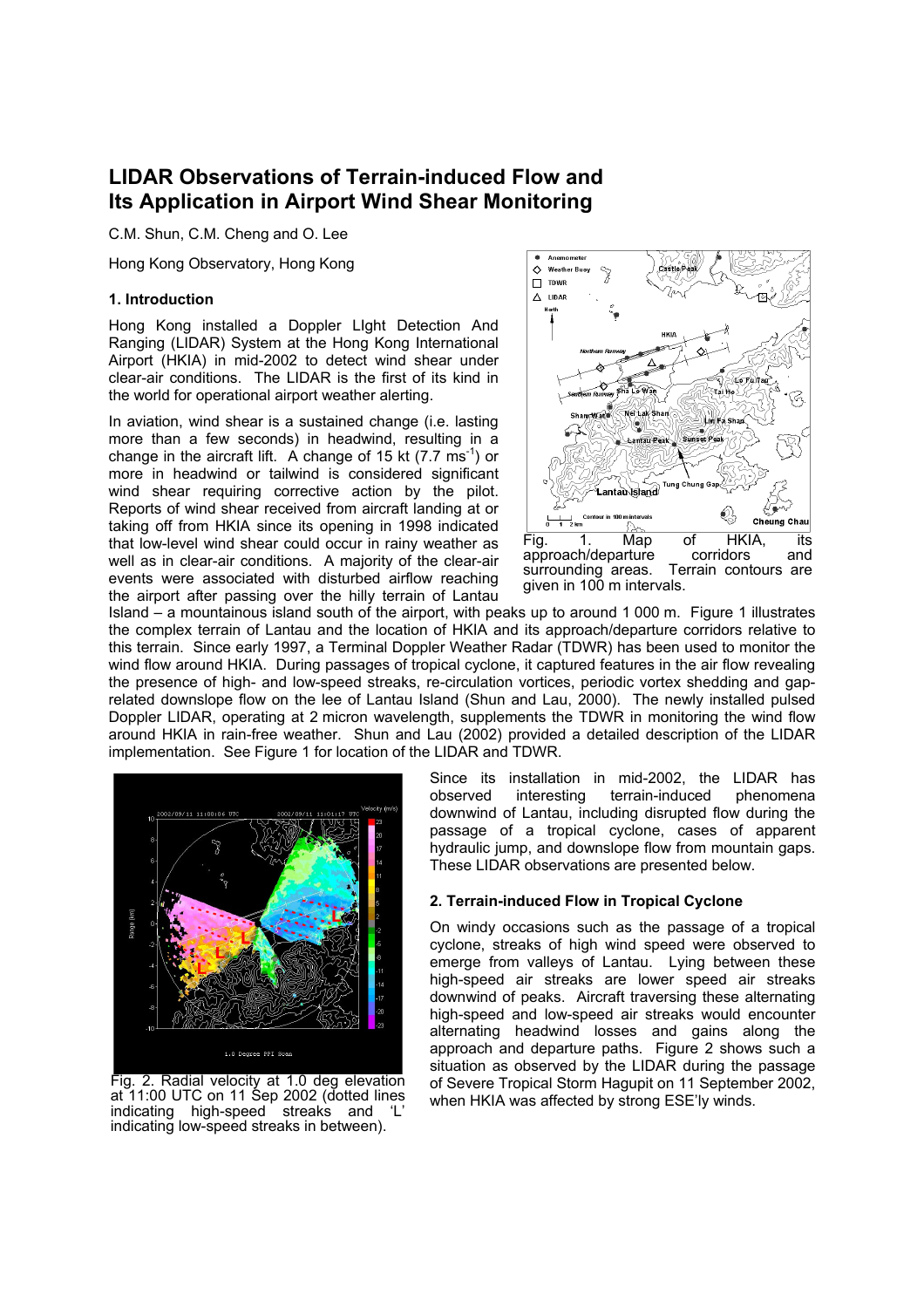#### **3. Downslope Flow and Hydraulic Jump**

Based on water tank studies using a physical model of Lantau, Baines and Manins (1989) simulated the existence of hydraulic jumps downwind of Lantau in SW through E'ly winds when low-level temperature inversion was present. Before the installation of the LIDAR, little evidence was available to ascertain the presence of hydraulic jump over Lantau. Chan and Tam (1996) referred to the presence of Foehn effect in respect of higher temperatures at Sha Lo Wan (SLW) relative to Cheung Chau (see Figure 1 for their locations) in SE'ly flow. Lau and Shun (2000) also noted an updraft reaching 3 ms-1 as measured by a wind profiler at SLW under a strong E'ly flow.

The first LIDAR observation (Figure 3) of a jump like feature was noted in the morning of 11 November 2002 on a Range Height Indicator (RHI) scan pointing at 100 degrees, i.e. towards a hill named Lo Fu Tau (465 m, see Figure 1) when the upstream flow was ESE with flow speed  $(U_0) \sim$  $5 \text{ ms}^{-1}$ . The jump-like feature consisted of: (a) downslope flow with radial winds of up to about −10 ms-1 (i.e. towards the LIDAR) almost reaching the ground; (b) an elevated low-level jet connecting to the downslope flow further downwind; and (c) a stagnant flow region above the downslope flow. While the lower atmosphere was stably stratified



Fig. 3. RHI radial velocity at 100 deg azimuth at 00:55 UTC on 11 Nov 2002.



with a Brunt-Väisälä frequency (N) of 0.0135 s<sup>-1</sup> (from the radiosonde ascent at 00 UTC (local time = UTC + 8 h) at King's Park (KP), about 25 km east of HKIA), only a very weak inversion was present (0.4 °C) below 500 m. The value of Nh/  $U_0$  is estimated at 1.3, consistent with the value Nh/U<sub>0</sub> > 0.85 obtained by Huppert and Miles (1969) for wave breaking.

Another jump-like feature was observed on the LIDAR RHI scan on 20 January 2003 downwind of Lo Fu Tau (Figure 4). Here the downslope flow did not quite reach the ground but reverse flow can be seen above the jump and below it. The lower reverse flow region can be clearly seen in the 1.0 degree



Fig. 5. Radial velocity at 1.0 deg wake. elevation at 01:54 UTC on 20 Jan 2003.

elevation LIDAR scan in Figure 5. Smaller pockets of reverse flow were also observed, being shed downwind from this region in the subsequent LIDAR scans (not shown). From the KP radiosonde ascent at 00 UTC, two closely spaced temperature inversions of 1.1 °C and 1.5 °C were present between 500 and 700 m, producing a change in the potential temperature ( $Δθ$ ) of 3.6 K. Taking N ~ 0.013 s<sup>-1</sup> (average value below 600 m), we obtain  $Nh/U_0 \sim 1.0$ , again greater than the 0.85 threshold for wave breaking. Also, with a significant inversion layer in this case, it is possible to estimate the Froude number (Fr) =  $U_0/(g'D)^{1/2}$  at 0.7 taking U<sub>0</sub> ~ 6 ms<sup>-1</sup>, g' = g∆θ/θ = 0.12 ms<sup>-2</sup> with  $\theta$  = 291 K, and D ~ 600 m. Together with the dimensionless mountain height M  $= h/D \sim 0.8$ , this Fr value falls into Regime IIb of Schär and Smith (1993), viz. wake regime associated with the formation of a hydraulic jump including reverse flows in the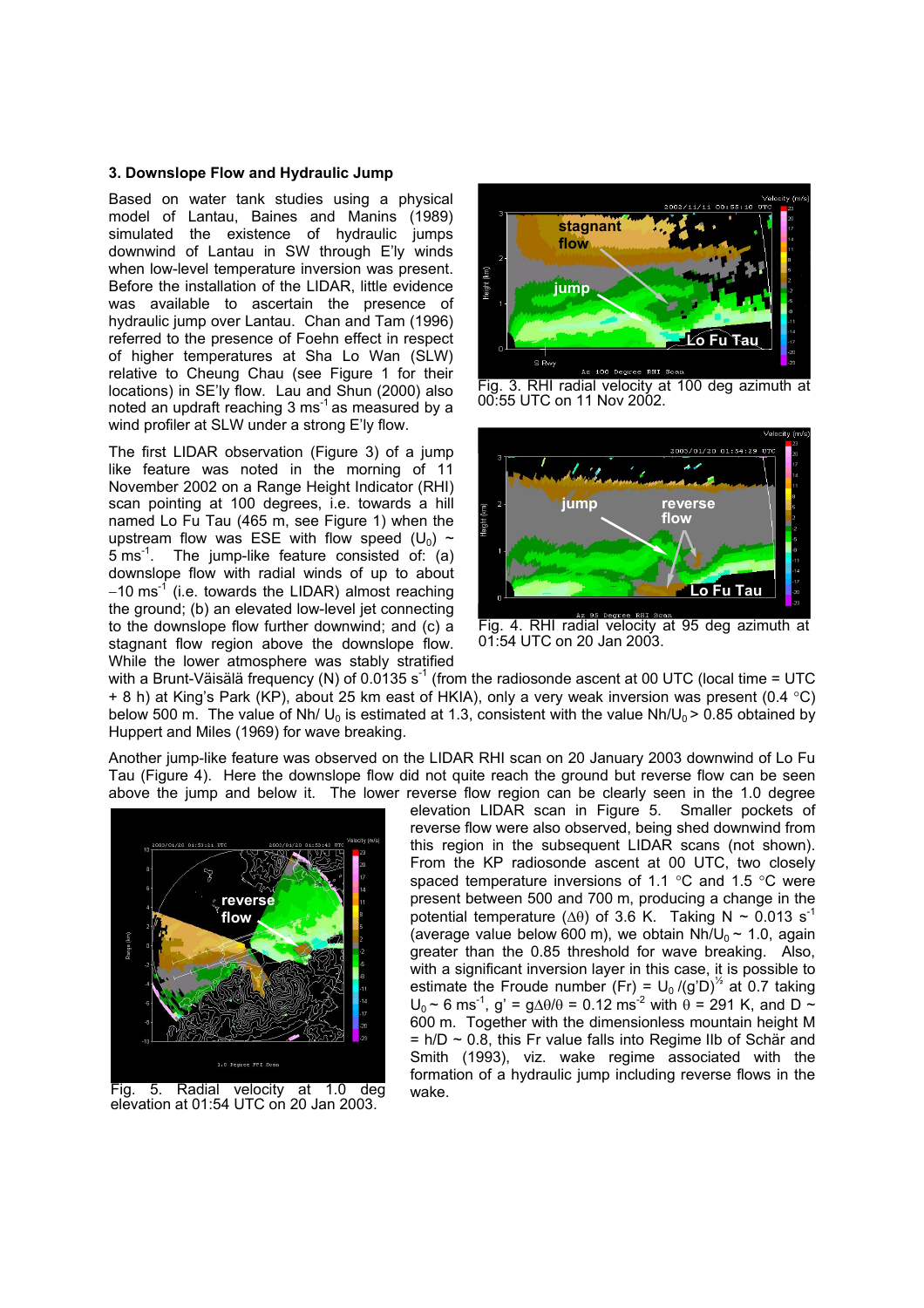#### **4. Springtime Wind Shear**

Aircraft reports of wind shear over the past few years indicate that spring is the peak season of terrain-induced wind shear at HKIA. Based on TDWR and aircraft observations, Lau and Shun (2000) concluded that in a stably stratified easterly flow with N ~ 0.014 s<sup>-1</sup> and Nh/ U<sub>0</sub> in the range 1.05-1.26, mountain wake with reverse flows were present on the lee of Lantau, bringing wind shear to aircraft on approach to HKIA. With the installation of the LIDAR and additional anemometers on weather buoys (see Figure 1), we are now able to better understand the complex flow leading to such phenomena.

On 5 March 2003, HKIA was affected by strong easterly flow which veered rapidly with height to the south, reaching gale force on hilltop of Lantau. 26 wind shear reports with headwind changes of 15 kt  $(7.7 \text{ ms}^{-1})$  or more were received, four of them reaching 30 kt (15.4 ms<sup>-1</sup>). At 00 UTC, the KP radiosonde ascent indicated the presence of a low-level SE'ly jet with maximum speed of 19 ms<sup>-1</sup> near 750 m and a sharp temperature inversion of 3.7 °C between 400 and 600 m. Figure 6 shows the LIDAR Doppler radial velocity at 1.0 degree elevation at 03:17 UTC, just 1 minute after an aircraft reported a 30 kt wind shear on approach to the northern runway from the west. It shows a pattern quite different from that shown in Figure 2 when HKIA was affected by strong ESE'ly flow associated with a tropical cyclone. Specifically, Figure 6 reveals several jets, oriented in different directions, downwind of Lantau (labelled as J1-J5), with J2-J5 apparently emerging from mountain gaps. While J2 may not be obvious in Figure 6 due to its southerly direction being almost tangential to the LIDAR beams, its presence is corroborated by surface wind observation at around the same time (Figure 7).



Fig. 6. Radial velocity at 1.0 deg elevation at 03:17 UTC on 5 Mar 2003 (arc indicating the range of data presented in Fig. 8).



Fig. 7. Surface wind observations at 03:20 UTC on 5 Mar 2003.

Examination of surface measurements at WB1 (see Figure 7 for location) revealed a jump in the temperature from 20 °C (which was close to the measured sea surface temperature at WB1) to 24 °C once the wind turned from ENE to SSE between 01:30 and 01:40 UTC. Similar changes were observed earlier at two nearby stations: (a) a change in the temperature from 20 °C to 25 °C at WB2 as the wind turned from E to SSE between 01:00 and 01:10 UTC; and (b) an increase in the SE'ly winds at SW1 from 4 ms<sup>-1</sup> to almost 20 ms<sup>-1</sup> between 00:40 and 01:00 UTC. All these changes strongly suggest that J2 was a result of downslope flow over Lantau (most probably through the gap above the valley of Sham Wat (see Figure 1)), bringing a southerly air mass with high potential temperature ( $\theta \sim 297$  K) from aloft. From the KP radiosonde ascent at 00 UTC, such potential temperature corresponded to a height of 600 m or above. As similar temperature increases were also noted at SLW and over HKIA but not at WB3, it appeared that J3 was also a manifestation of downslope flow. Based on the KP radiosonde ascent at 00 UTC, if we take N ~ 0.02 s<sup>-1</sup> (average value below 1 000 m), h ~ 934 m (height of Lantau Peak, see Figure 1), we obtain Nh/U<sub>0</sub>  $\geq$  1 since U<sub>0</sub>  $\leq$  19 ms<sup>-1</sup>. This is consistent with the result of Hunt and Snyder (1980) in which a descending flow and even a hydraulic jump can be expected downwind of a model hill for  $Nh/U_0 \ge 1$  and  $Nh/U_0 >> 1$  respectively.

It is apparent that the wind shear event over the approach to the northern runway around the time of Figures 6 and 7 was a result of the interactions between J2 and J1. To illustrate the temporal variations of these interactions, we plot a Hovmüller diagram (azimuth versus time) of the LIDAR radial velocity at 1.0 degree elevation at a fixed range (with 3-gate averaging) which cuts across the locations of WB1 and